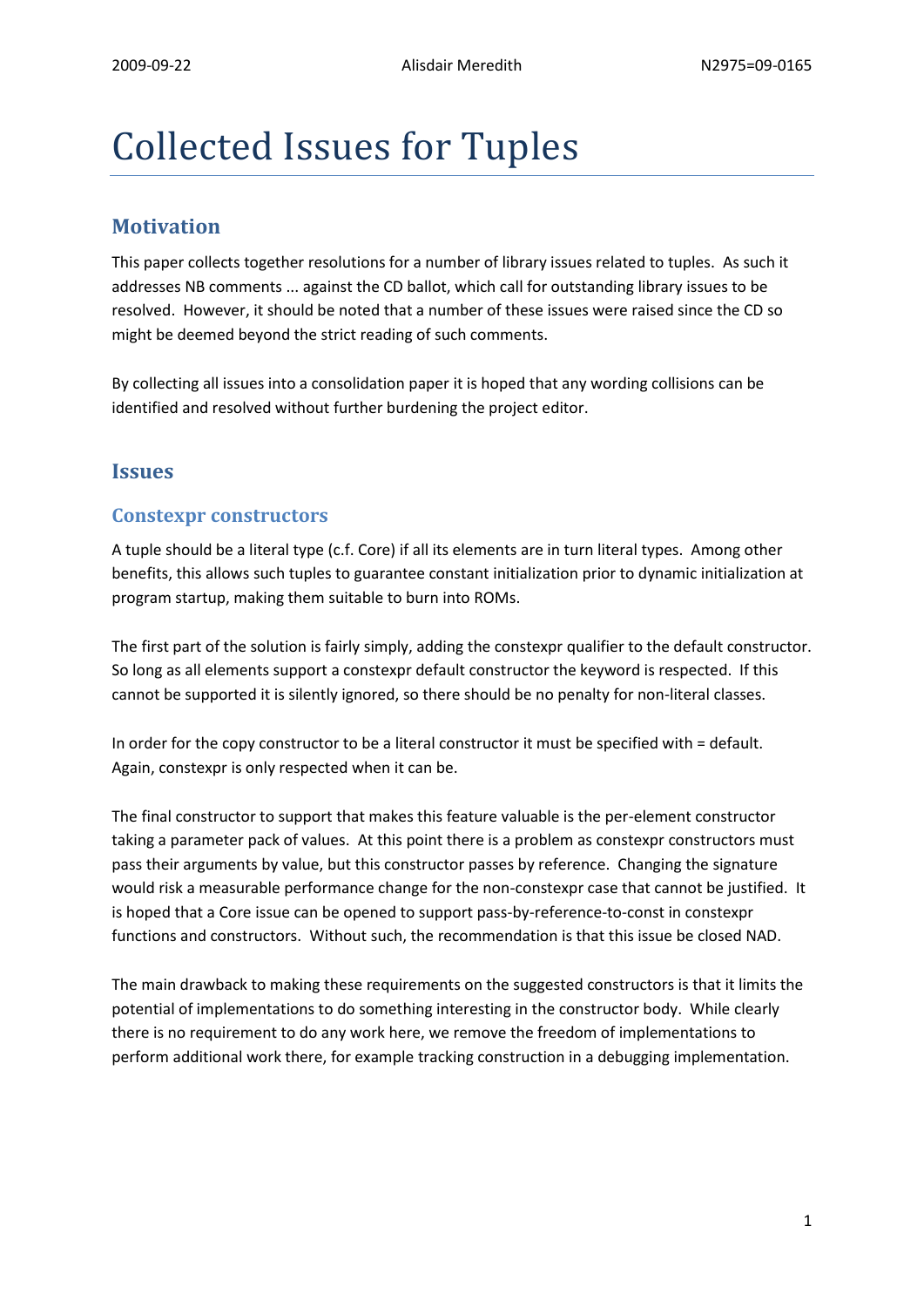## **rvalue get**

There are times it might be useful to move a single element out of a tuple, especially when the tuple is the result of a function return. As such, it would be useful to have a form of get that returns an rvalue when bound to an rvalue reference.

# **Cget to avoid casting**

Much like the addition of cbegin/cend to containers, it is not unreasonable to want a const-qualified reference from a tuple to forward to another function. This can be achieved by creating suitable intermediate values, or with judicious use of const cast. However, a simpler solution (for library users) would be the addition of an additional form of get that always returns a reference-to-const. The suggested name is cget.

Note that overloads for non-const reference or rvalue reference are not necessary, as all bind to the same signature.

# **complete tuple-like interface**

A tuple-like class could be anything that supports the trio of tuple calls, tuple\_size, tuple\_element and get. The standard library already supports three tuple-like classes in tuple, pair and array.

It is recommended that the tuple-like 'concept' is documented ahead of the tuple class itself, and this 'concept' is then used to frame the APIs that accept generic tuples, such as converting constructors and tuple\_cat.

A SFINAEable check for tuple-like could be merely to test for the presence of a tuple\_size specialization. Clearly this would go further in a full concepts-enabled version of the language, but seems an appropriate and minimal test for the current project.

The important missing piece to make use of this API is the ability to deduce an appropriate tupletype or parameter pack from arbitrary tuple-like types.

```
// looks like we need to support a level of recursion obtaining the pack
template<typename T, size_t Limit, unsigned int ... N>
struct impl_tuple_type {
 // Need to recurse with one additional element, unless sizeof...(N) == Limit
  typedef tuple<tuple_element<N,T>...> type;
};
template<typename T, unsigned int ... N>
struct impl_tuple_type {
  typedef tuple<tuple_element<N,T>...> type;
```
};

```
template<typename T>
```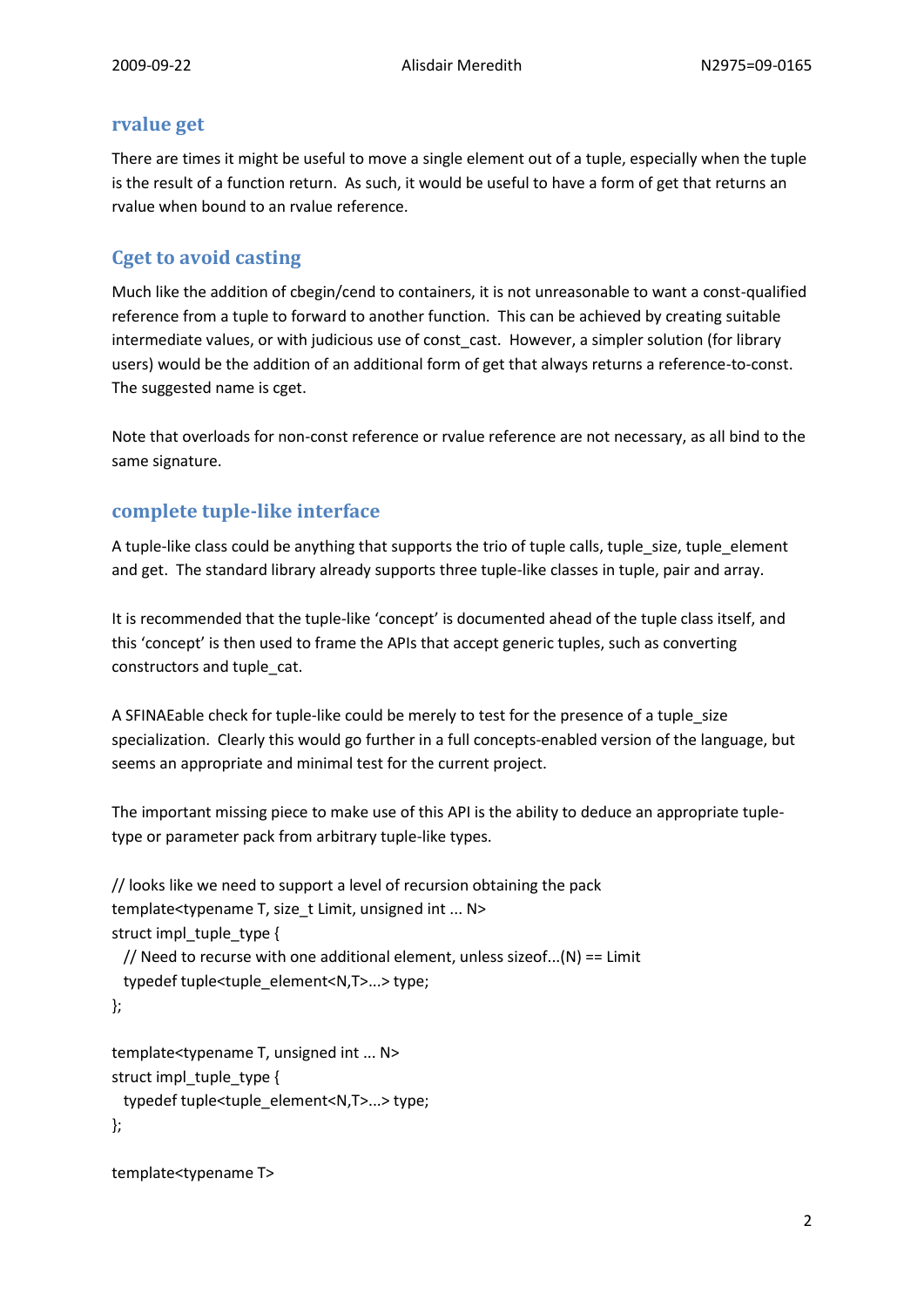#### struct tuple\_type {

```
typedef typename impl_type_type<T, ??? tuple_size<T>::value>::type type;
};
```
# **Construction from tuple-like**

std::tuple should be constructible from any compatible tuple-like object. In addition to other tuples, this would include std::pair and std::array. The current library achieves this by providing additional converting constructors for generic pair and tuple while ignoring array. All those overloads could be replaced by a single constructor accepting tuple-like objects of the same length.

## **concatenation of tuple-like**

While the result of a tuple-cat operation should always be a std::tuple, there is no reason to restrict it to accepting instances of std::tuple. Rather, any tuple-like type could be supported.

template<typename A, typename B> typename flatten\_tuple<A,B>::type tuple\_cat( A const & a, B const & b);

# **concatenation an arbitrary number of tuples**

The existing tuple\_cat API is limited to 2 tuples, although it can be called multiple times to build larger tuples. Even this simple support is specified using 4 overloads. However, this combinatorial explosion of overloads if we look to extend to 3 or more tuples should remind us of std::function and the motivation for perfect forwarding. All 4 overloads could be replaced with a single variadic signature that accepts an arbitrary number of tuple-like objects. This is considerably more versatile in use, and actually simpler to specify!

template< typename ... TupleLikes > *computed\_type* tuple\_cat( TupleLikes && ... tpls );

# **Tuple-like API to support cv/ref qualified types**

The tuple APIs tuple size and tuple element do not support cv-qualified tuples, nor references to tuples. Users can construct these for themselves with additional metaprogramming using the type traits, but it should not be necessary.

# **Precise wording for swap**

Check this has not already been applied.

# **Abstract the type producer in make\_tuple and make\_pair**

The decay/ref\_wrapper support is common with make\_pair and should be abstracted into a common API. Repeating an algorithm in words is a recipe for trouble in the future, and users may want to use the same component when creating their own tuple-like abstractions.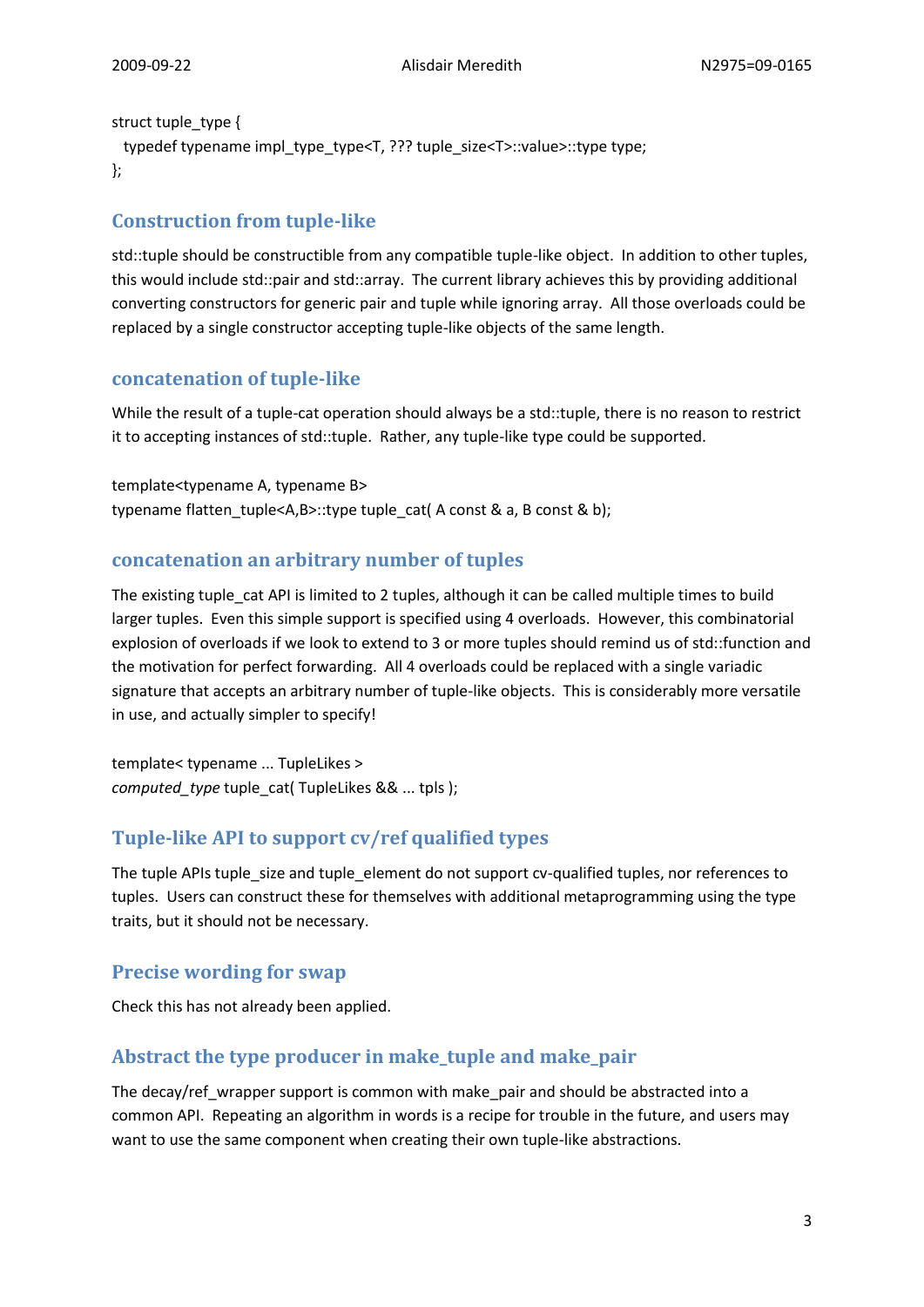# **Value initialization vs. triviality**

Is this already applied? Agreed resolution is that tuple should value initialize each member in its default constructor, just like pair.

## **Redundant move-assign operator**

Waiting for revised WP to see if issue remains

# **Scoped allocator interaction**

Check with Pablo

# **Visitor API**

Consistent polymorphic functor requirements as for visitor, NAD Future for TR2 along-side the visitor proposal. Handy for streaming.

```
template< typename Visitor, typename ... TupleLikeTypes >
void visit tuple( Visitor && v, TupleLikeTypes&&... t);
```
# **Short-circuited predicate support**

There are a small number of algorithms that could use a vistor-based approach with a predicate object to return a result, but returning as soon as a result is determined rather than strictly evaluating for each set of elements for each of the tuples. For instance, this is the basis for implementing operator== and operator<.

```
template< typename Visitor, typename ... TupleLikeTypes >
bool tuple if all pass( Visitor && v, TupleLikeTypes&&... tpls );
template< typename Visitor, typename ... TupleLikeTypes >
bool tuple if any pass( Visitor && v, TupleLikeTypes&&... tpls );
template< typename Visitor, typename ... TupleLikeTypes >
bool tuple if none pass( Visitor && v, TupleLikeTypes&&... tpls );
template< typename Predicate, typename T, typename U >
int tuple test predicate 3way( Predicate && v, T && t, U && u );
```
# **Typelist support**

Suggestion that tuple serves as basis of portable typelist facility, as type passed around rather than values in metaprograms. What facilities are missing to make this truly a first-class metaprogramming primitive as well as value primitive?

Probably NAD future for TR2, where can be evaluated against a true typelist facility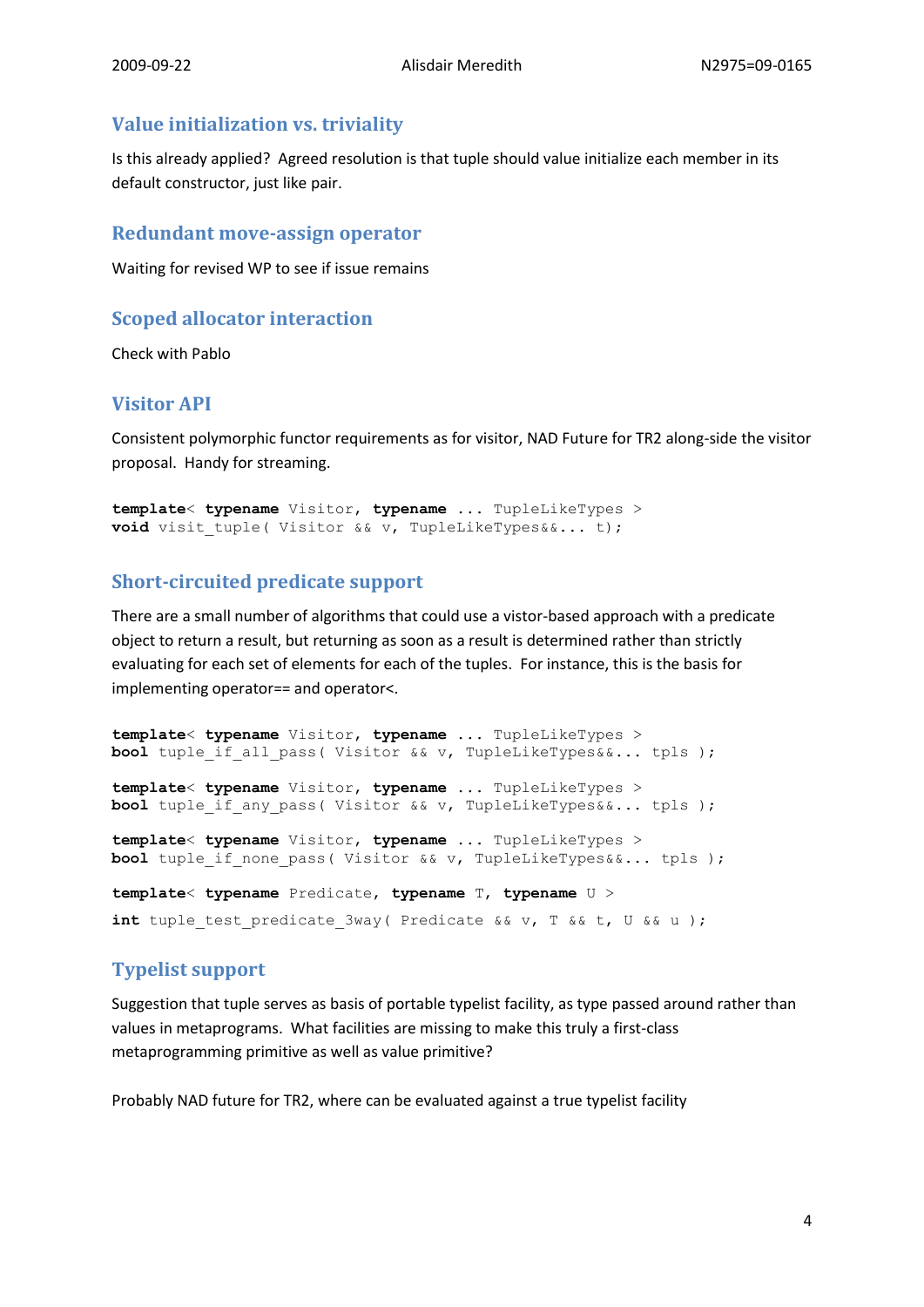# **Zip facility**

We have tuple-cat, zipping tuples (and tuple-like types) is next missing API

#### **Pack/unpack function arguments**

TR2 or beyond. Library support for storing function arguments in a tuple, and unpacking them in a perfectly forwarded function call.

```
template< typename Callable, typename TupleLike >
see below invoke( Callable && fn, TupleLike && t );
```
# **Implementation Experience**

All the features that are supported by currently available compilers have been tested, which is essentially everything but constexpr. A sample implementation will be available on the committee wiki.

# **Proposed Wording**

[Need a recent version of working paper to annotate – post N2914]

## **20.4 Tuples [tuple]**

1 This subclause describes the tuple library that provides a tuple type as the class template tuple that can be instantiated with any number of arguments. Each template argument specifies the type of an element in the tuple. Consequently, tuples are heterogeneous, fixed-size collections of values.

## 2 **Header** <tuple> **synopsis**

namespace std { *// 20.4.1, class template tuple:* template <class... Types> class tuple;

*// 20.4.1.3, tuple creation functions:* const *unspecified* ignore;

```
template <class... Types>
 tuple<VTypes...> make_tuple(Types&&...);
template<class... Types>
 tuple<Types&...> tie(Types&...);
template< typename ... TupleLikeTypes >
  see below tuple_cat( TupleLikeTypes && ... tpls );
template <class... TTypes, class... UTypes>
 tuple<TTypes..., UTypes...> tuple_cat(const tuple<TTypes...>&, const tuple<UTypes...>&);
template <class... TTypes, class... UTypes>
 tuple<TTypes..., UTypes...> tuple_cat(tuple<TTypes...>&&, const tuple<UTypes...>&);
template <class... TTypes, class... UTypes>
 tuple<TTypes..., UTypes...> tuple_cat(const tuple<TTypes...>&, tuple<UTypes...>&&);
template <class... TTypes, class... UTypes>
 tuple<TTypes..., UTypes...> tuple_cat(tuple<TTypes...>&&, tuple<UTypes...>&&);
template< typename Callable, typename TupleLike >
see below invoke( Callable && fn, TupleLike && t );
template< typename Visitor, typename ... TupleLikeTypes >
```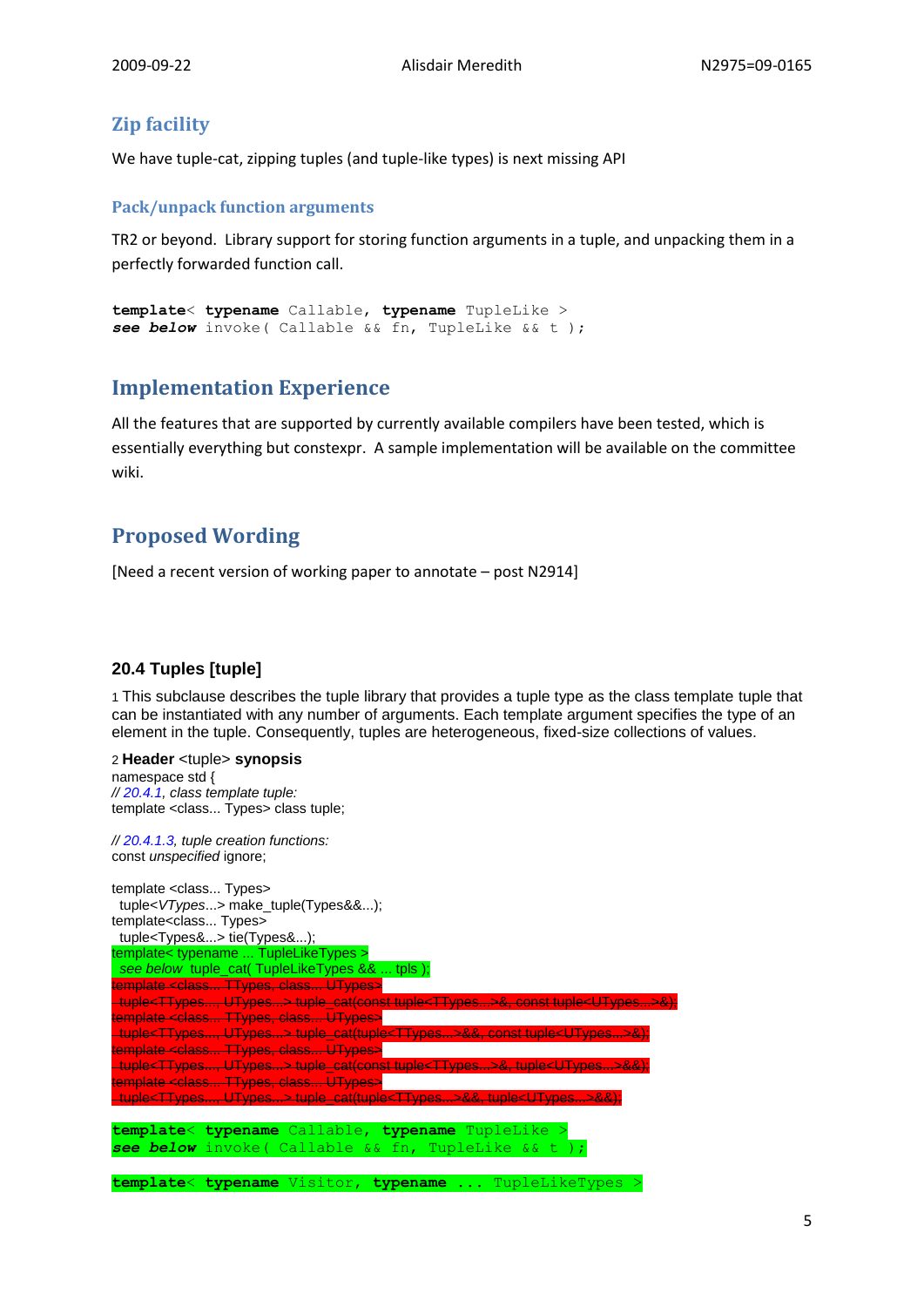void tuple visit( Visitor && v, TupleLikeTypes&&... t);

**template**< **typename** Visitor, **typename** ... TupleLikeTypes > **bool** tuple\_if\_all\_pass( Visitor && v, TupleLikeTypes&&... tpls );

**template**< **typename** Visitor, **typename** ... TupleLikeTypes > **bool** tuple if any pass( Visitor && v, TupleLikeTypes&&... tpls );

**template**< **typename** Visitor, **typename** ... TupleLikeTypes > **bool** tuple if none pass( Visitor && v, TupleLikeTypes&&... tpls );

|  |  | template< typename Predicate, typename T, typename U >                  |  |  |  |  |  |
|--|--|-------------------------------------------------------------------------|--|--|--|--|--|
|  |  | <b>int</b> tuple test predicate 3way( Predicate && v, T && t, U && u ); |  |  |  |  |  |

#### *// 20.4.1.4, tuple helper classes:*

template <class T> class tuple\_size; *// undefined* template <class... Types> class tuple\_size<tuple<Types...> >; template <size\_t I, class T> class tuple\_element; *// undefined* template <size\_t I, class... Types> class tuple\_element<I, tuple<Types...> >;

template<typename T> struct tuple\_size<const T> : tuple\_size<T>  $\{ \}$ ;

template<typename T> struct tuple\_size<volatile T> : tuple\_size<T> {};

template<typename T> struct tuple\_size<const volatile T> : tuple\_size<T> {};

template<typename T> struct tuple\_size<T  $>$  : tuple\_size<T > {};

template<typename T> struct tuple\_size<T &&> : tuple\_size<T> {};

*// 20.4.1.5, element access:* template <size\_t I, class... Types> typename tuple\_element<I, tuple<Types...> >::type& get(tuple<Types...>&); template <size\_t I, class ... types> typename tuple\_element<I, tuple<Types...> >::type const& get(const tuple<Types...>&);

template<size\_t I, typename T> struct tuple\_element<I, const T> : add\_const<typename tuple\_element<I, T>::type> {};

template<size\_t I, typename T> struct tuple\_element<I, volatile T> : add\_volatile<typename tuple\_element<I, T>::type> {};

template<size\_t I, typename T> struct tuple\_element<I, const volatile T> : add\_cv<typename tuple\_element<I, T>::type> {};

template<size\_t I, typename T> struct tuple\_element<I,  $T$  &> : tuple\_element<I,  $T > \{\}$ ;

template<size\_t I, typename T> struct tuple\_element<I,  $T$  &&> : tuple\_element<I,  $T > \{$ };

*// 20.4.1.6, relational operators:* template<class... TTypes, class... UTypes> bool operator==(const tuple<TTypes...>&, const tuple<UTypes...>&); template<class... TTypes, class... UTypes>

bool operator<(const tuple<TTypes...>&, const tuple<UTypes...>&);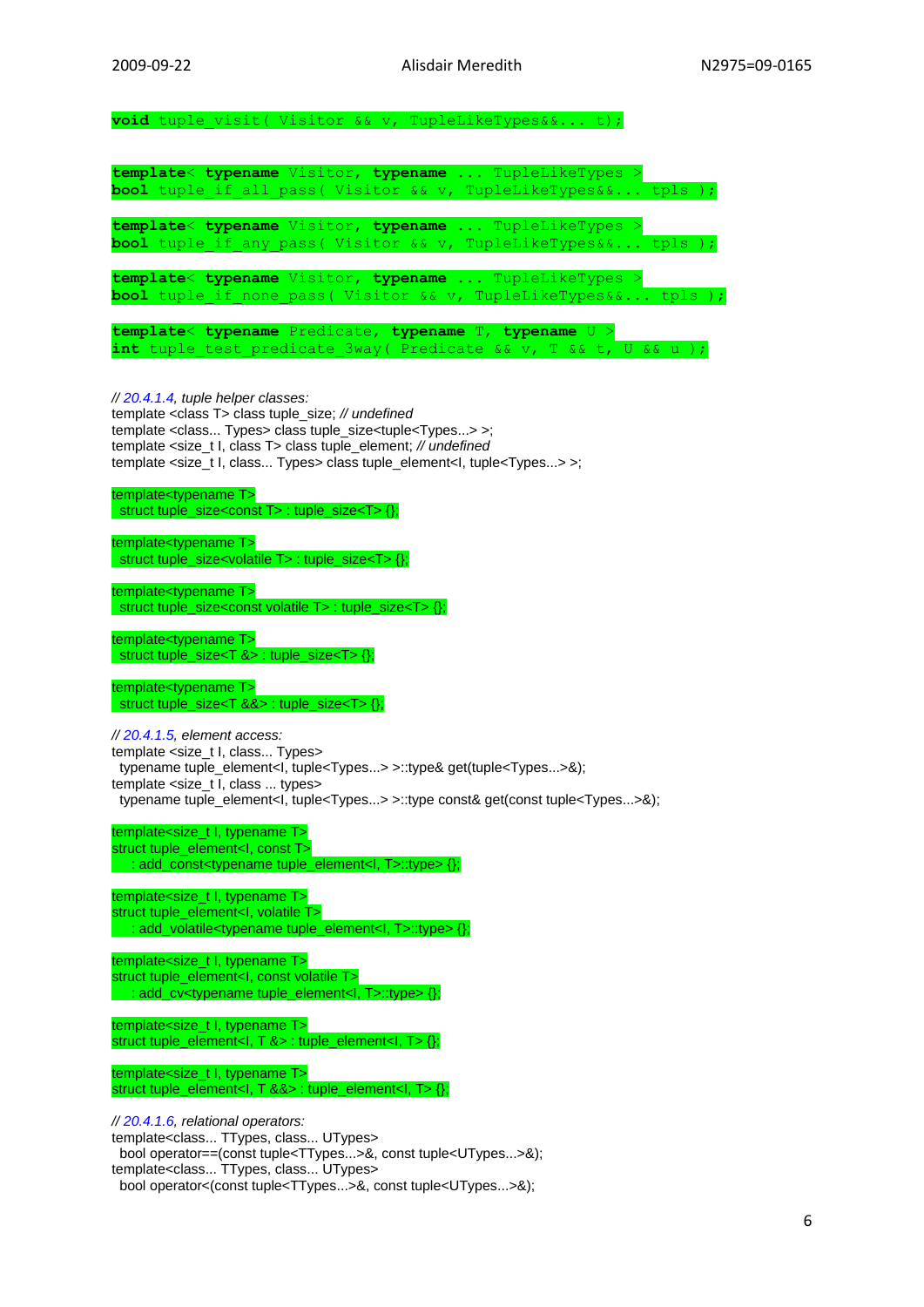template<class... TTypes, class... UTypes>

bool operator!=(const tuple<TTypes...>&, const tuple<UTypes...>&);

template<class... TTypes, class... UTypes>

bool operator>(const tuple<TTypes...>&, const tuple<UTypes...>&);

template<class... TTypes, class... UTypes>

bool operator<=(const tuple<TTypes...>&, const tuple<UTypes...>&);

template<class... TTypes, class... UTypes>

bool operator>=(const tuple<TTypes...>&, const tuple<UTypes...>&);

}

**20.4.1.x TupleLike types [tuple.requirements]**

1 The library describes a standard set of requirements for *TupleLike* types, which are types that describe a fixed-length sequence of values, where each value may be of a different but fixed type.

2 Table X describes the requirements on tuple-like types within this library. T is a tuple-like type, I is an integral constant expression of type std::size t and t is an object of type T.

| <b>Expression</b>               | Result                                      | <b>Pre-condition</b>                              |
|---------------------------------|---------------------------------------------|---------------------------------------------------|
| tuple size <t>::value</t>       | The number of elements in the sequence      |                                                   |
|                                 | described by T.                             |                                                   |
| typename                        | The type of the Ith element in the          | $0 \leq l \leq \text{tuple } size \leq T$ : value |
| tuple element <i,t>::type</i,t> | sequence described by T.                    |                                                   |
| get <l>(t)</l>                  | A reference to the Ith element in the       | $0 \leq l \leq \text{tuple size} \leq T$ : value  |
|                                 | sequence described by T.                    |                                                   |
|                                 | If t is an Ivalue, then an Ivalue reference |                                                   |
|                                 | is returned. If t is an rvalue then an      |                                                   |
|                                 | rvalue reference is returned. If t is cv-   |                                                   |
|                                 | qualified, then the referenced type shall   |                                                   |
|                                 | be similarly cv-qualified.                  |                                                   |

Table X

3 A *TupleVisitor* is a Callable type that defines a set of operator() overloads that can be called with each element of a given TupleLike object. A TuplePredicate is a TupleVisitor where each overload of operator() returns a result contextually convertible to bool. A *MultiTupleVisitor* is a Callable type that defined a set of operator() overloads that can be invoked with multiple arguments corresponding to the Ith element of each of a set up TupleLike types. A *MultiTuplePredicate* is a MultiTupleVisitor where each invocation of operator() yields a value contextually convertible to bool. [Note: - such overloads may be provided by specific signatures covering each type in the passed TupleLikeTypes, or by means of a member function template operator() that should work with any TupleLikeTypes. End note].

4 Table Y describes the requirements on *TupleVisitor* objects that can be used with some library operations on TupleLike types. Fn is TupleVisitor type, fn is an object of type Fn, T is a TupleLike type, t is an object of type T and I is an integral constant expression of type size t. Likewise fm is a MultiTupleVisitor object of type FM, and u is a function parameter pack of TupleLikeTypes.

|                   | Table ' |                                                                    |
|-------------------|---------|--------------------------------------------------------------------|
| <b>Expression</b> | Result  | <b>Pre-condition</b>                                               |
| fn(get < I>(t))   |         | $0 \le l \le \text{tuple size} \le T$ : value                      |
| fm(get< >(u))     |         | $0 \le l \le \text{tuple size} \le \text{dec}(u) \le \text{value}$ |
|                   |         |                                                                    |

## **20.4.1 Class template** tuple **[tuple.tuple]**

namespace std { template <class... Types> class tuple { public: constexpr tuple();

7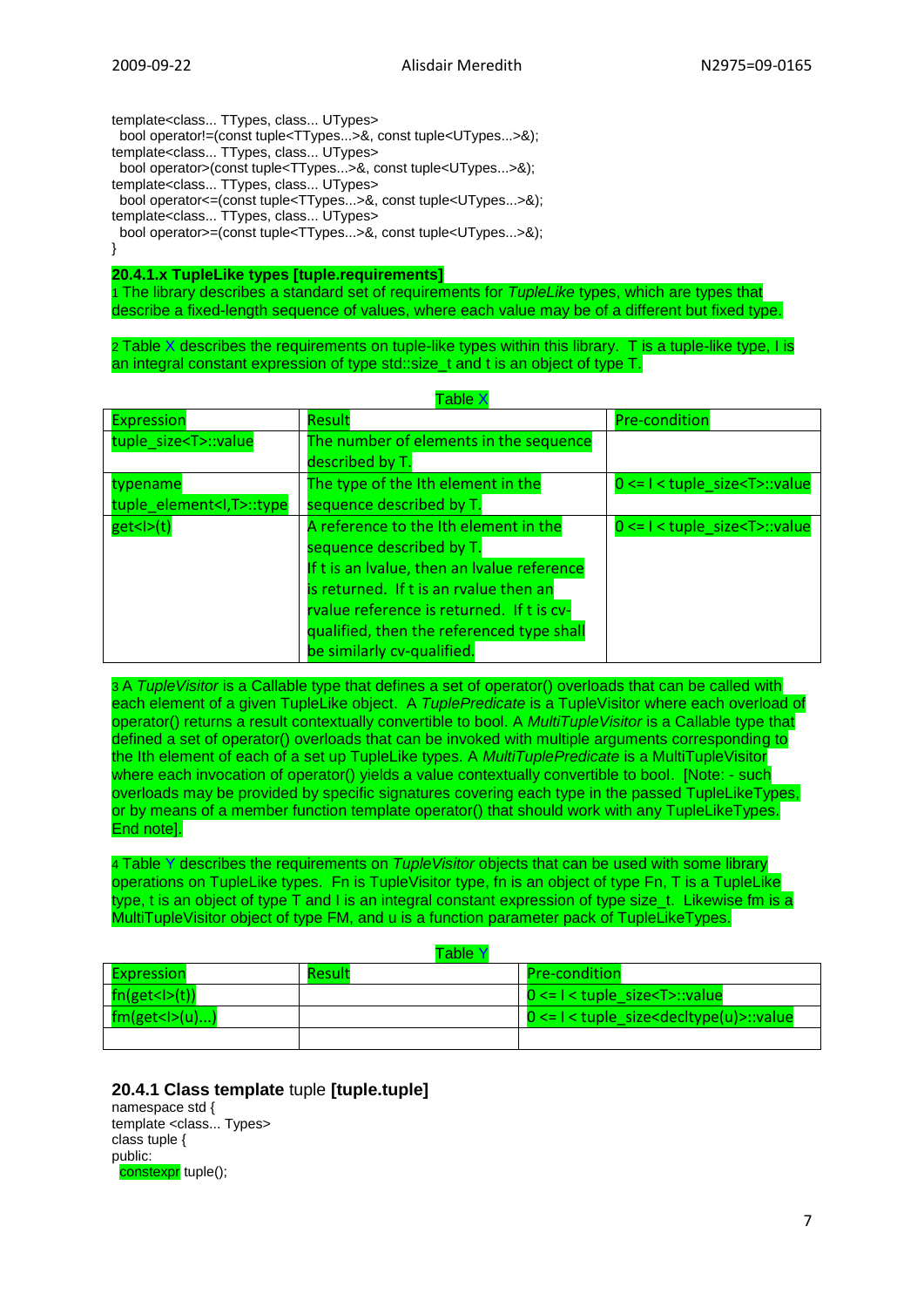*// allocator-extended constructors* template <class Alloc> tuple(allocator\_arg\_t, const Alloc& a); template <class Alloc> tuple(allocator\_arg\_t, const Alloc& a, const tuple&); template <class Alloc> tuple(allocator\_arg\_t, const Alloc& a, tuple&&); template <class Alloc>  $t$ uple(allocator\_arg\_t, const Alloc& a, const Types&...); template <class Alloc, class... UTypes> tuple(allocator\_arg\_t, const Alloc& a, **const** UTypes&&...); template< class Alloc, typename TupleLike> tuple(allocator\_arg\_t, const Alloc& a, TupleLike &&); template <class Alloc, class... UTypes> tuple(allocator\_arg\_t, const Alloc& a, const tuple<UTypes...>&); template <class Alloc, class... UTypes> tuple(allocator\_arg\_t, const Alloc& a, tuple<UTypes...>&&); template <class Alloc, class U1, class U2> tuple(allocator\_arg\_t, const Alloc& a, const pair<U1, U2>&); template <class Alloc, class U1, class U2> tuple(allocator\_arg\_t, const Alloc& a, pair<U1, U2>&&); tuple& operator=(const tuple&) =  $\text{default}$ ; template<typename TupleLike> tuple& operator=(TupleLike &&); tuple& operator=(tuple&&); template <class... UTypes> tuple& operator=(const tuple<UTypes...>&); template <class... UTypes>

tuple& operator=(tuple<UTyp template <class U1, class U2> tuple& operator=(const pair<U1, U2>&); *// iff* sizeof...(Types) == 2 template <class U1, class U2> tuple& operator=(pair<U1, U2>&&); *// iff* sizeof...(Types) == 2 };

*// allocator-related traits* template <class... Types, class Alloc> struct uses\_allocator<tuple<Types...>, Alloc>; template <class... Types> struct constructible\_with\_allocator\_prefix<tuple<Types...> >: }

## **20.4.1.1 Tuple traits [tuple.traits]**

template <class... Types, class Alloc>

struct uses\_allocator<tuple<Types...>, Alloc> : true\_type { };

*Requires:* Alloc shall be an Allocator (20.1.2).

1 [ *Note:* Specialization of this trait informs other library components that tuple can be constructed with an allocator, even though it does not have a nested allocator\_type. *—end note* ]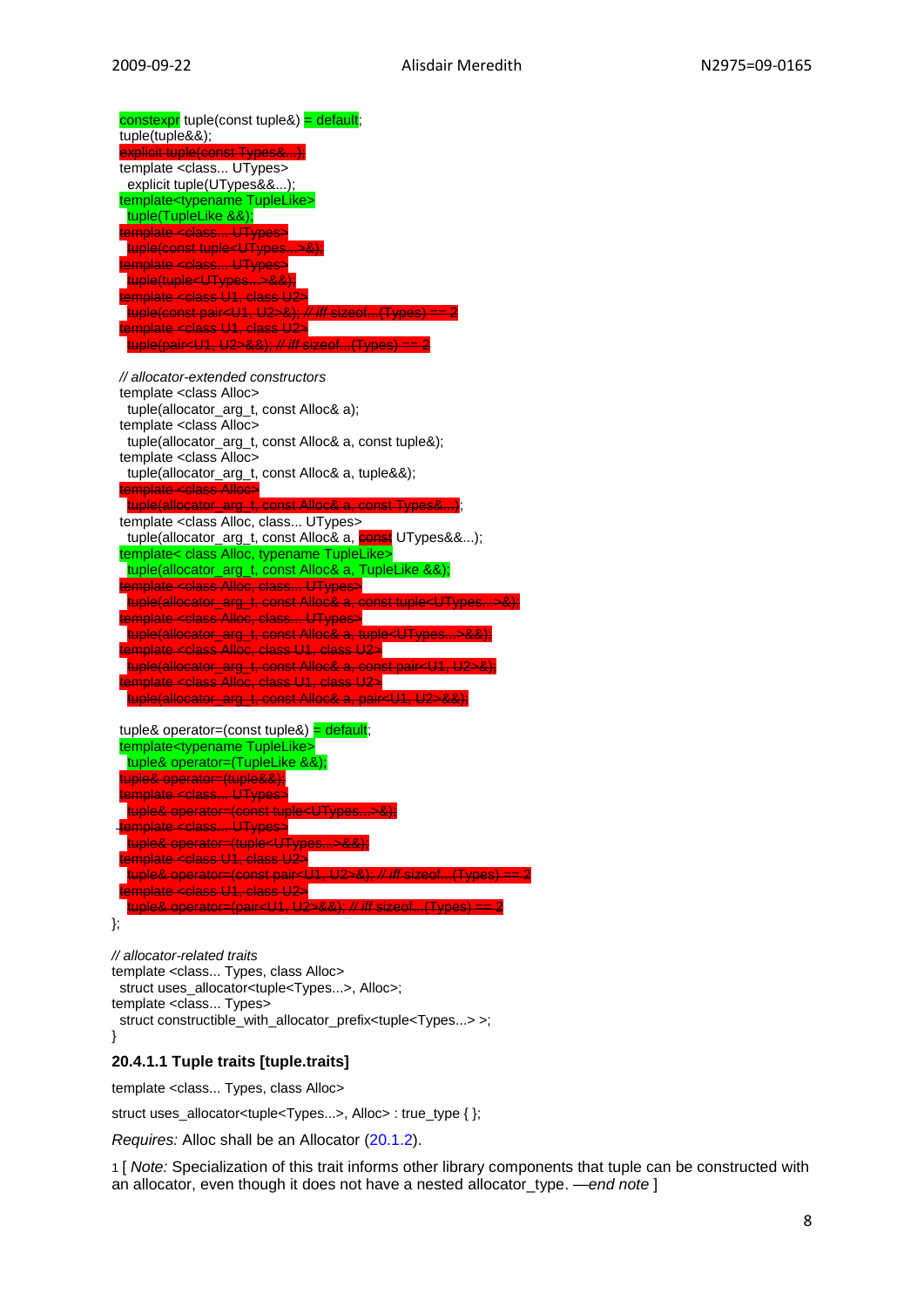template <class... Types>

struct constructible\_with\_allocator\_prefix<tuple<Types...> >

: true\_type  $\{\}$ ;

[ *Note:* Specialization of this trait informs other library components that tuple can be constructed with an allocator prefix argument. *—end note* ]

#### **20.4.1.2 Construction [tuple.cnstr]**

constexpr tuple();

2 *Requires:* Each type in Types shall be default constructible.

3 *Effects:* Default Value initializes each element.

explicit tuple(const Types&...);

4 *Requires:* Each type in Types shall be copy constructible.

5 *Effects:* Copy initializes each element with the value of the corresponding parameter.

template <class... UTypes>

explicit tuple(UTypes&&... u);

6 *Requires:* Each type in Types shall satisfy the requirements of MoveConstructible (Table 33) from the corresponding type in UTypes. sizeof...(Types) == sizeof...(UTypes).

7 *Effects:* Initializes the elements in the tuple with the corresponding value in std::forward<UTypes>(u).

tuple(const tuple& u);

8 *Requires:* Each type in Types shall satisfy the requirements of CopyConstructible(Table 34).

9 *Effects:* Copy constructs each element of \*this with the corresponding element of u.

tuple(tuple&& u);

10 *Requires:* Each type in Types shall shall satisfy the requirements of MoveConstructible (Table 33).

11 *Effects:* Move-constructs each element of \*this with the corresponding element of u.

 template<typename TupleLike> tuple(TupleLike && tpl);

x1 *Requires:* tuple\_size<T>::value == sizeof...(Types). Each type in Types shall satisfy the requirements of MoveConstructible (Table 33) or from the corresponding element in tpl if tpl is passed as an rvalue, and CopyConstructible from the corresponding element otherwise.

X2 *Effects:* Initializes each element of \*this with the corresponding element of tpl which is forwarded as an rvalue if tpl is passed as an rvalue, or an lvalue otherwise. [ *Note:* enable\_if can be used to make the converting constructor and assignment operator exist only in the cases where the source and target have the same number of elements. *—end note* ]

template <class... UTypes> tuple(const tuple<UTypes...>& u);

12 *Requires:* Each type in Types shall be constructible from the corresponding type in UTypes. sizeof...(Types) == sizeof...(UTypes).

13 *Effects:* Constructs each element of \*this with the corresponding element of u.

14 [ *Note:* enable\_if can be used to make the converting constructor and assignment operator exist only in the cases where the source and target have the same number of elements. *—end note* ]

template template template UTypes... >&& u);

15 *Requires:* Each type in Types shall shall satisfy the requirements of MoveConstructible (Table 33) from the corresponding type in UTypes. sizeof...(Types) == sizeof...(UTypes).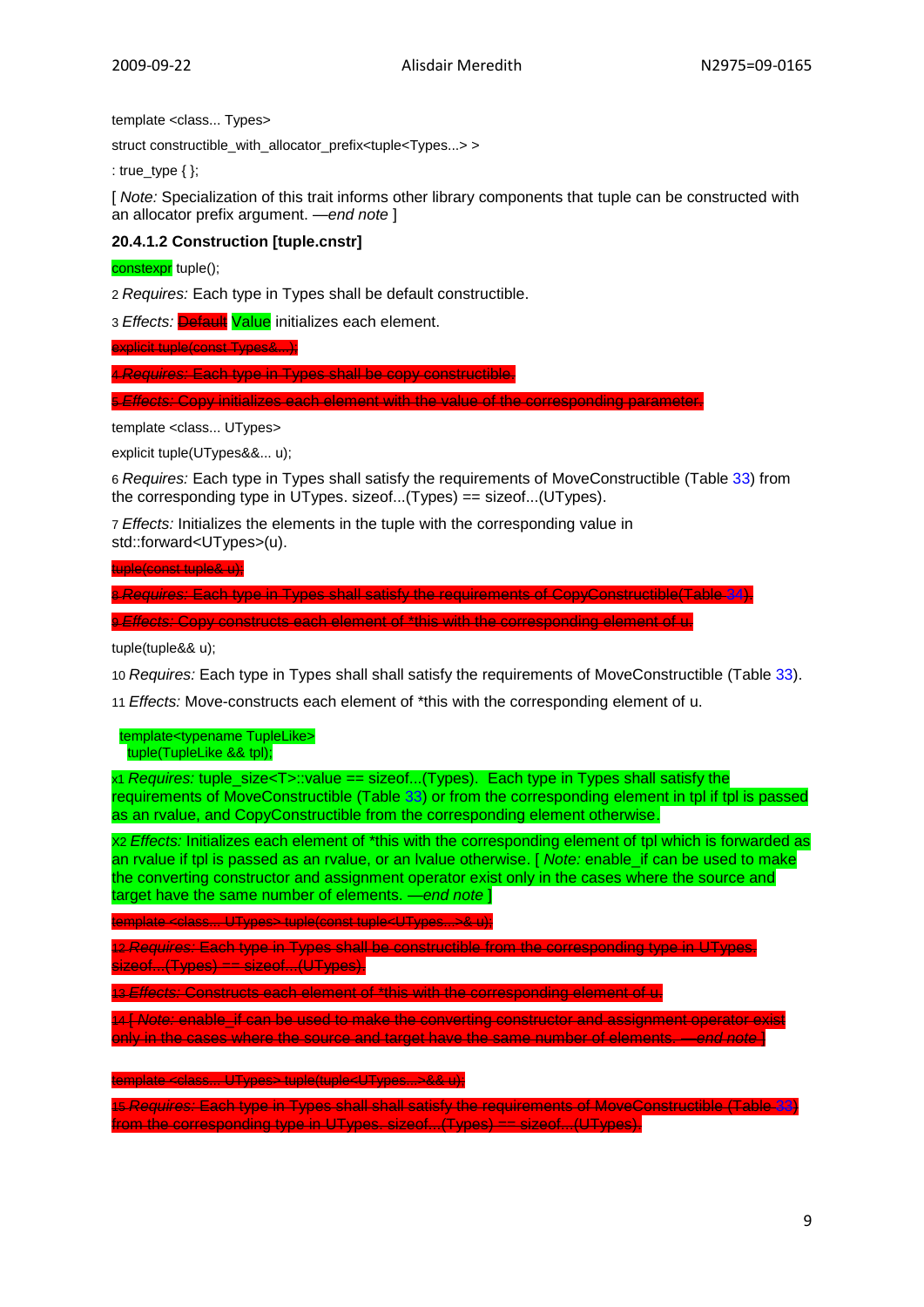16 *Effects:* Move-constructs each element of \*this with the corresponding element of u. [ *Note:* enable\_if can be used to make the converting constructor and assignment operator exist only in the cases where the source and target have the same number of elements. *—end note* ] template <class U1, class U2> tuple(const pair<U1, U2>& u); 17 *Requires:* The first type in Types shall be constructible from U1 and the second type in Types shall be constructible from U2. sizeof...(Types) == 2. 18 *Effects:* Constructs the first element with u.first and the second element with u.second. template <class U1, class U2> tuple(pair<U1, U2>&& u); 19 *Requires:* The first type in Types shall shall satisfy the requirements of MoveConstructible(Table 33) from U1 and the second type in Types shall be move-constructible from U2. sizeof...(Types) == 2 20 *Effects:* Constructs the first element with std::move(u.first) and the second element with std::move(u.second). tuple& operator=(const tuple& u); 21 *Requires:* Each type in Types shall be CopyAssignable (Table 36). 22 *Effects:* Assigns each element of u to the corresponding element of \*this. 23 *Returns:* \*this tuple& operator=(tuple&& u); 24 *Requires:* Each type in Types shall shall satisfy the requirements of MoveAssignable (Table 35). 25 *Effects:* Move-assigns each element of u to the corresponding element of \*this. 26 *Returns:* \*this. <del>late <class... UTypes></del> tuple& operator=(const tuple<UTypes...>& u); 27 *Requires:* Each type in Types shall be Assignable from the corresponding type in UTypes. 28 *Effects:* Assigns each element of u to the corresponding element of \*this. 29 *Returns:* \*this template <class... UTypes> tuple& operator=(tuple<UTypes...>&& u); 30 *Requires:* Each type in Types shall satisfy the requirements of MoveAssignable (Table 35) from the corresponding type in UTypes. sizeof...(Types) == sizeof...(UTypes). 31 *Effects:* Move-assigns each element of u to the corresponding element of \*this. 32 *Returns:* \*this. template <class U1, class U2> tuple& operator=(const pair<U1, U2>& u); 33 *Requires:* The first type in Types shall shall satisfy the requirements of MoveAssignable (Table 35) from U1 and the second type in Types shall shall satisfy the requirements of MoveAssignable (Table 35) from U2. sizeof...(Types) == 2. 34 *Effects:* Assigns u.first to the first element of \*this and u.second to the second element of \*this. 35 *Returns:* \*this 36 [ *Note:* There are rare conditions where the converting copy constructor is a better match than the element-wise construction, even though the user might intend differently. An example of this is if one is constructing a one-element tuple where the element type is another tuple type T and if the parameter passed to the constructor is not of type T, but rather a tuple type that is convertible to T The effect of the converting copy construction is most likely the same as the effect of the elementwise construction would have been. However, it it possible to compare the "nesting depths" of the source and target tuples and decide to select the element-wise constructor if the source nesting depth is smaller than the target nesting-depth. This can be accomplished using an enable\_if template or other tools for constrained templates. *—end note* ]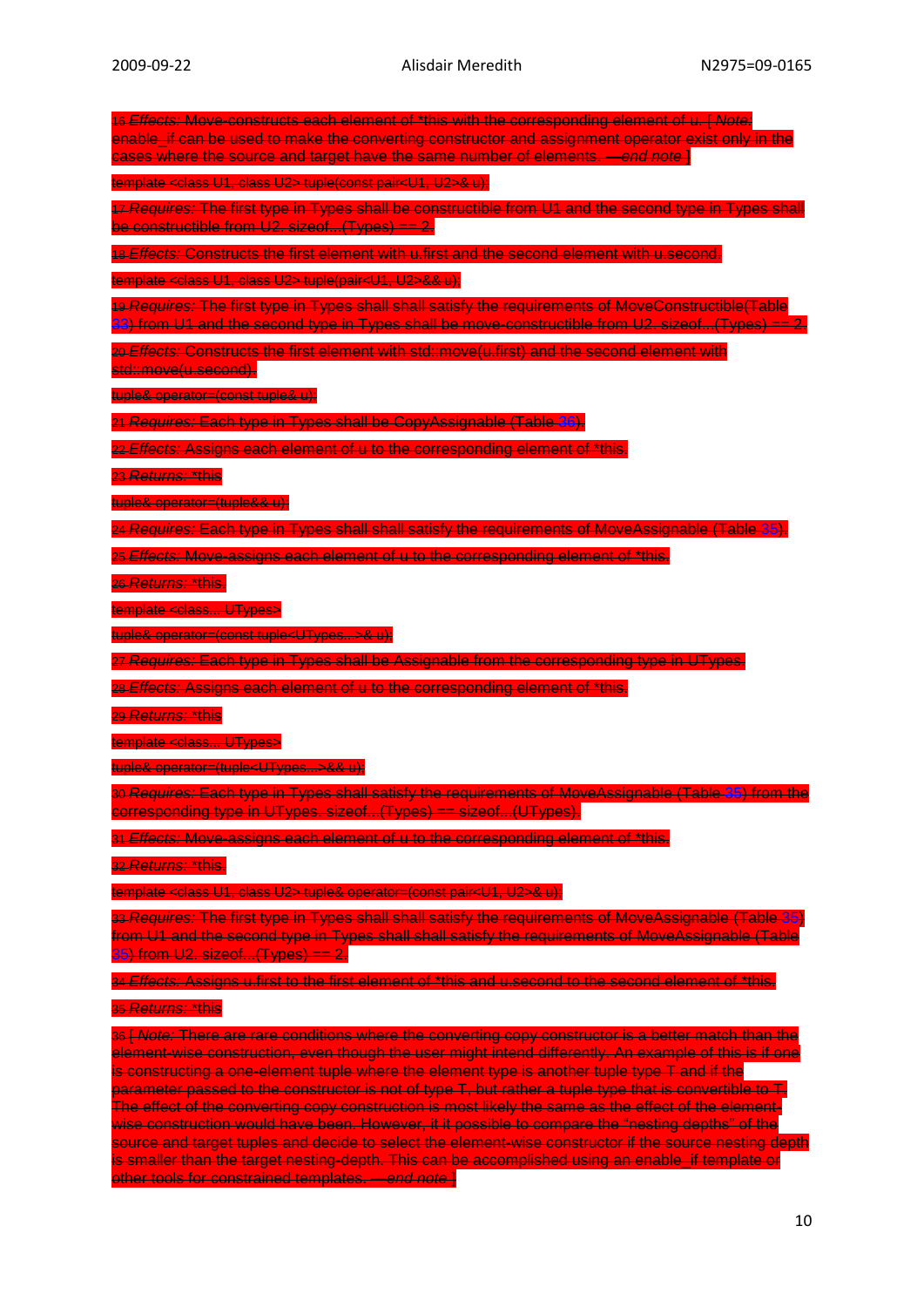template <class U1, class U2> tuple& operator=(pair<U1, U2>&& u); 37 *Requires:* The first type in Types shall be Assignable from U1 and the second type in Types shall be Assignable from U2. sizeof...(Types) == 2. 38 *Effects: Assigns std::move(u.first) to the first* second element of \*this. 39 *Returns:* \*this. template<typename TupleLike> tuple(TupleLike && tpl); x1 *Requires:* tuple\_size<T>::value == sizeof...(Types). Each type in Types shall satisfy the requirements of MoveAssignable (Table 35) or from the corresponding element in tpl if tpl is passed as an rvalue, and CopyAssignable from the corresponding element otherwise. x2 *Effects:* Assigns to each element of \*this the corresponding element of tpl which is forwarded as an rvalue if tpl is passed as an rvalue, or an lvalue otherwise. X3 *Returns:* \*this. template <class Alloc> tuple(allocator\_arg\_t, const Alloc& a); template <class Alloc> tuple(allocator\_arg\_t, const Alloc& a, const Types&...); template <class Alloc, class... UTypes> tuple(allocator\_arg\_t, const Alloc& a, const UTypes&&...); template <class Alloc> tuple(allocator\_arg\_t, const Alloc& a, const tuple&); template <class Alloc> tuple(allocator\_arg\_t, const Alloc& a, tuple&&); template <class Alloc, typename TupleLike > tuple(allocator\_arg\_t, const Alloc& a, TupleLike &&); emplate <class Alloc, class... UTypes> tuple(allocator\_arg\_t, const Alloc& a, const tuple<UTypes...>&); template <class Alloc, class... UTypes> tuple(allocator\_arg\_t, const Alloc& a, tuple<UTypes...>&&); ate <class Alloc, class U1, class U2

 $\text{const}$  pairs 11,  $112\text{ s}$ 

template <class Alloc, class U1, class U2>

tuple(allocator\_arg\_t, const Alloc& a, pair<U1, U2>&&);

40 *Requires:* Alloc shall be an Allocator (20.1.2).

41 *Effects:* Equivalent to the preceding constructors except that the allocator argument is passed conditionally to the constructor of each element. Each member is *allocator constructed* (20.7.2) with a.

#### **20.4.1.3 Tuple creation functions [tuple.creation]**

template<class... Types>

tuple<*VTypes*...> make\_tuple(Types&&... t);

42 Let Ui be decay<Ti>::type for each Ti in Types. Then each Vi in VTypes is X& if Ui equals reference\_wrapper<X>, otherwise Vi is Ui.

43 *Returns:* tuple<VTypes...>(std::forward<Types>(t)...).

44 [ *Example:*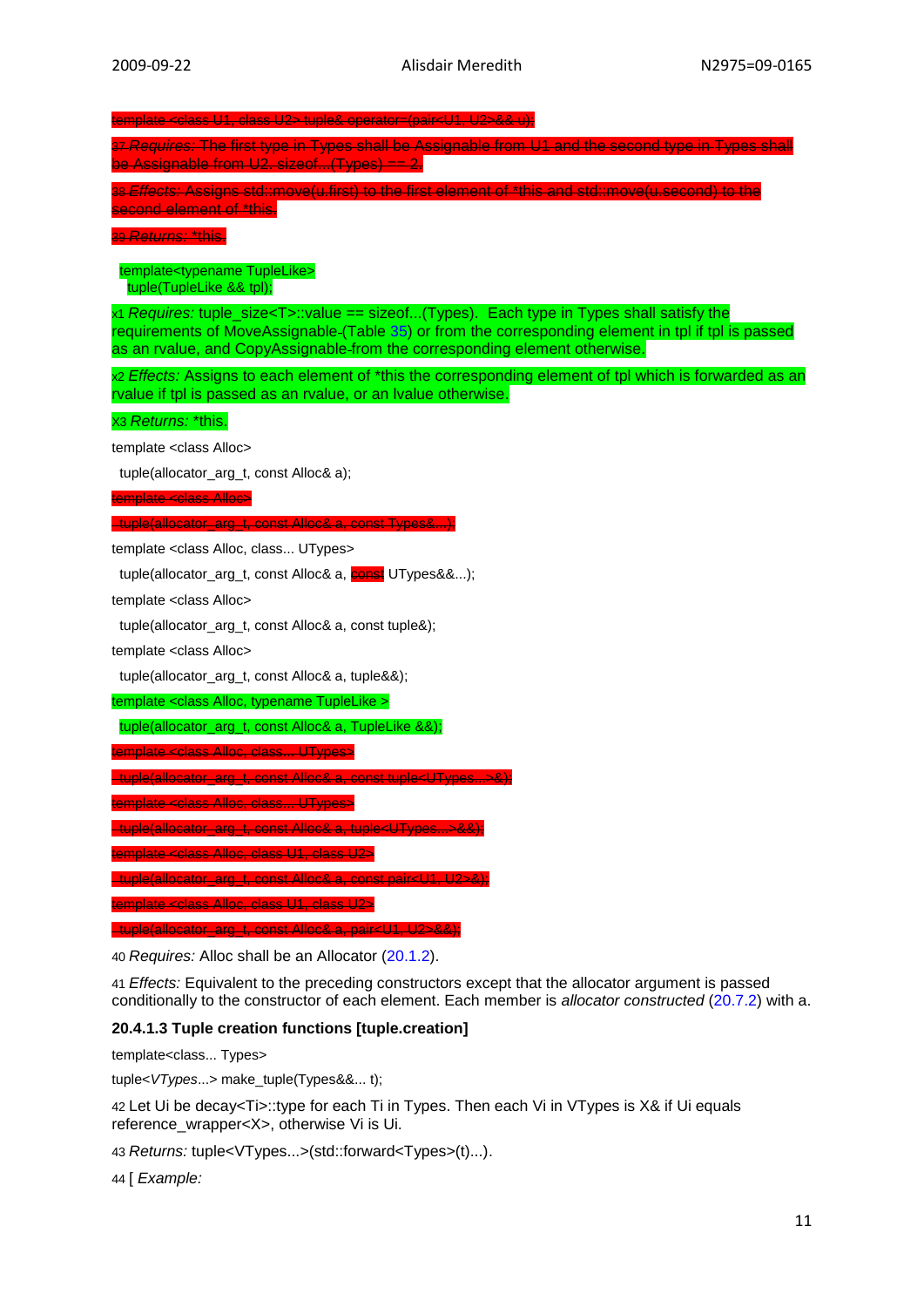int i; float j;

make\_tu ple(1, ref(i), cref(j))

creates a tuple of type

tuple<int, int&, const float&>

*—end example* ]

template<class... Types}

tuple<Types&...> tie(Types&... t);

45 *Returns:* tuple<Types&>(t...). When an argument in t is ignore, assigning any value to the corresponding tuple element has no effect.

46 [ *Example:* tie functions allow one to create tuples that unpack tuples into variables. ignore can be used for elements that are not needed:

int i; std::string s; tie(i, ignore, s) = make\_tuple(42, 3.14, "C++"); *//* i == 42*,* s == "C++"

*—end example* ]

emplate <class... TTypes, class... UTypes>

tuple<TTypes..., UTypes...> tuple\_cat(const tuple<TTypes...>& t, const tuple<UTypes...>& u);

#### 47 *Requires:* All the types in TTypes shall be CopyConstructible (Table 34). All the types in UTypes shall

be CopyConstructible (Table 34).

48 *Returns:* A tuple object constructed by copy constructing its first sizeof...(TTypes) elements from the corresponding elements of t and copy constructing its last sizeof...(UTypes) elements from the corresponding elements of u.

emplate <class... TTypes, class... UTypes>

tuple<TTypes..., UTypes...> tuple\_cat(tuple<TTypes...>&& t, const tuple<UTypes...>& u);

49 *Requires:* All the types in TTypes shall be MoveConstructible (Table 33). All the types in UTypes shall be CopyConstructible (Table 34).

50 *Returns:* A tuple object constructed by move constructing its first sizeof...(TTypes) elements from the corresponding elements of t and copy constructing its last sizeof...(UTypes) elements from the corresponding elements of u.

template <class... TTypes, class... UTypes>

tuple<TTypes..., UTypes...> tuple\_cat(const tuple<TTypes...

51 *Requires:* All the types in TTypes shall be CopyConstructible (Table 34). All the types in UTypes shall be MoveConstructible (Table 33).

52 *Returns:* A tuple object constructed by copy constructing its first sizeof...(TTypes) elements from the corresponding elements of t and move constructing its last sizeof...(UTypes) elements from the corresponding elements of u.

template <class... TTypes, class... UTypes>

tuple<TTypes..., UTypes...> tuple\_cat(tuple<TTypes...>&& t, tuple<UTypes...>&& u);

53 *Requires:* All the types in TTypes shall be MoveConstructible (Table 33). All the types in UTypes shall be MoveConstructible (Table 33).

54 *Returns:* A tuple object constructed by move constructing its first sizeof...(TTypes) elements from the corresponding elements of t and move constructing its last sizeof...(UTypes) elements from the orresponding elements of **u**.

template <class... TupleLikeTypes> *see below* tuple\_cat(TupleLikeTypes &&... tpls);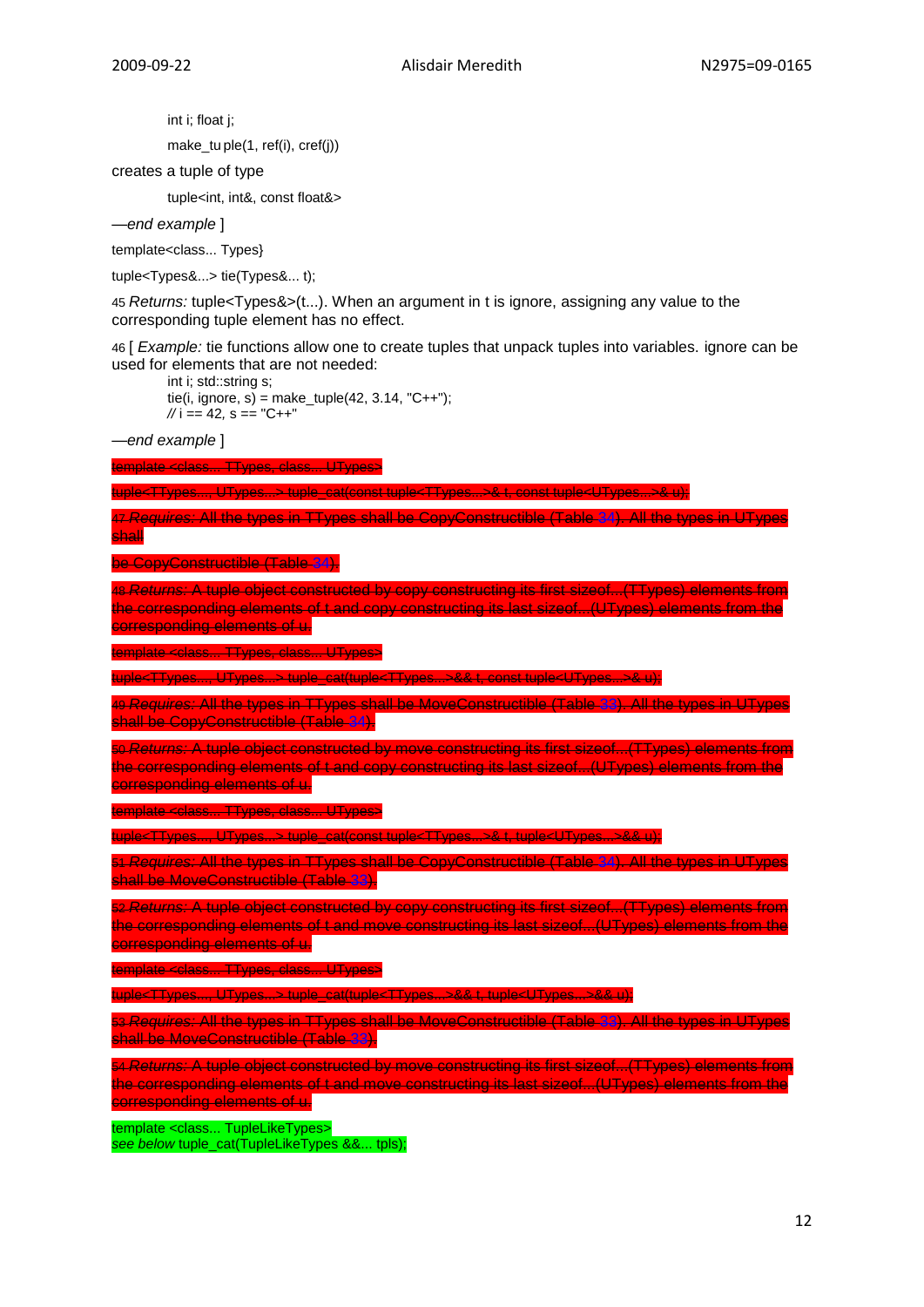53 *Requires:* All the types in template parameter pack TupleLikeTypes shall be TupleLike types. The type of all elements in each TupleLikeType shall be MoveConstructible (Table 33) if the corresponding argument is passed as an rvalue, or CopyConstructible if passed as an lvalue.

54 *Returns:* A tuple object constructed by calling get<I>(tpls) for every valid I in turn on each TupleLike object tpls. [Note – the effect is to concatenate each succeeding tuple in the parameter pack tpls into one large tuple. Elements are not interleaved].

**template**< **typename** Callable, **typename** TupleLike > *see below* invoke( Callable && fn, TupleLike && t );

1 *Requires:* TupleLike shall be TupleLike type (*new table*). Callable shall be a function-like type that can be called with arguments equivalent to each element of TupleLike.

2 *Returns:* The result of invoking fn with arguments list get<I>(forward<TupleLike>(t))... where I evaluates as an incrementing index from  $0 \le -1 \le$  tuple size $\le$ TupleLike>::value..

**template**< **typename** Visitor, **typename** ... TupleLikeTypes > void tuple visit( Visitor && v, TupleLikeTypes&&... t);

1 *Requires:* All the types in template parameter pack TupleLikeTypes shall be TupleLike types, and tuple\_size<TupleLikeTypes>::value shall be the same for all such types. Visitor shall be a MultiTupleVisitor type over the TupleLike type in parameter pack TupleLikeTypes.

2 *Effects:* For each value I in the range  $0 \le l \le \text{tuple}$  size $\lt$ T>::value (where T is any of the TupleLike types in template parameter pack TupleLikes) invokes the MultiTupleVisitor v with each set of arguments produced by calling get<I>(std::forward<TupleLikeTypes>(t)) on each TupleLike type in function parameter pack t in turn.

**template**< **typename** Visitor, **typename** ... TupleLikeTypes > **bool** tuple if all pass( Visitor && v, TupleLikeTypes&&... tpls );

1 *Requires:* All the types in template parameter pack TupleLikeTypes shall be TupleLike types, and tuple\_size<TupleLikeTypes>::value shall be the same for all such types. Visitor shall be a MultiTuplePredicate type over the TupleLike types in parameter pack TupleLikeTypes.

2 *Effects:* For each value I in the range  $0 \le l \le t$  tuple size $\le T$ >::value (where T is any of the TupleLike types in template parameter pack TupleLikes) invokes the MultiTuplePredicate v with each set of arguments produced by calling get<l>(std::forward<TupleLikeTypes>(t)) for each TupleLike type T in function parameter pack t in turn. Returns immediately if any of those calls evaluates to false.

3 *Returns:* true if invoking v for each set of arguments supplied by tpls is true. Otherwise returns false. Returns true If there are no invocations as either sizeof...(TupleLikeTypes) == 0, of tuple\_size<T>::value == 0 for the TupleLike types.

**template**< **typename** Visitor, **typename** ... TupleLikeTypes > **bool** tuple if any pass( Visitor && v, TupleLikeTypes&&... tpls );

1 *Requires:* All the types in template parameter pack TupleLikeTypes shall be TupleLike types, and tuple\_size<TupleLikeTypes>::value shall be the same for all such types. Visitor shall be a MultiTuplePredicate type over the TupleLike types in parameter pack TupleLikeTypes.

2 *Effects:* For each value I in the range 0 <= I <= tuple\_size<T>::value (where T is any of the TupleLike types in template parameter pack TupleLikes) invokes the MultiTuplePredicate v with each set of arguments produced by calling get<I>(std::forward<T>(t)) for each TupleLike type T in function parameter pack t in turn. Returns immediately if any of those calls evaluates to true.

3 *Returns:* true if invoking v for any set of arguments supplied by tpls is true. Otherwise returns false. Returns false If there are no invocations as either sizeof...(TupleLikeTypes) == 0, of tuple\_size<T>::value == 0 for the TupleLike types.

**template**< **typename** Visitor, **typename** ... TupleLikeTypes > **bool** tuple if none pass( Visitor && v, TupleLikeTypes&&... tpls );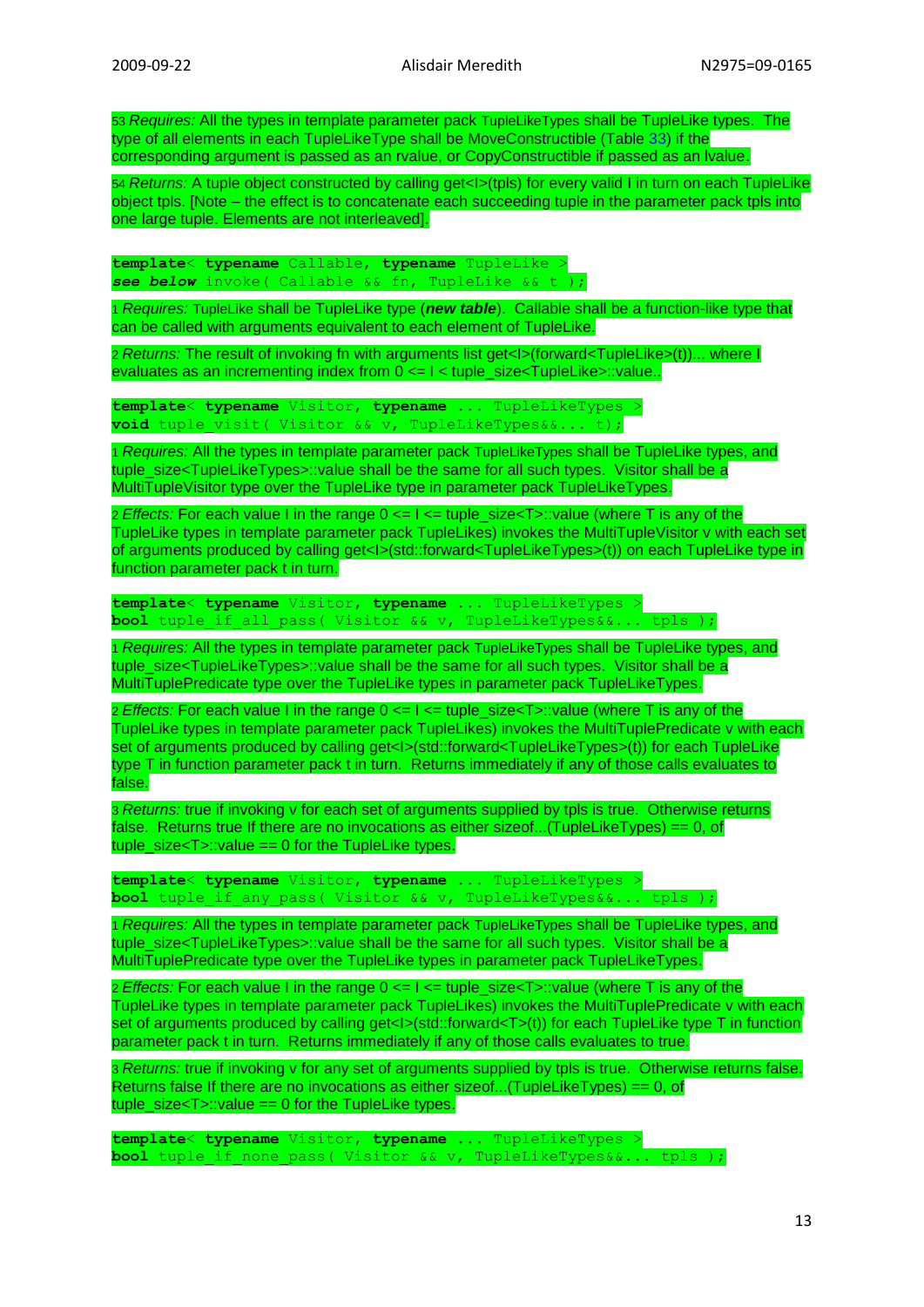1 *Requires:* All the types in template parameter pack TupleLikeTypes shall be TupleLike types, and tuple\_size<TupleLikeTypes>::value shall be the same for all such types. Visitor shall be a MultiTuplePredicate type over the TupleLike types in parameter pack TupleLikeTypes.

2 *Effects:* For each value I in the range  $0 \le l \le \text{tuple}$  size $\lt$ T>::value (where T is any of the TupleLike types in template parameter pack TupleLikes) invokes the MultiTuplePredicate v with each set of arguments produced by calling get<I>(std::forward<T>(t)) for each TupleLike type T in function parameter pack t in turn. Returns immediately if any of those calls evaluates to true.

3 *Returns:* false if invoking v for any set of arguments supplied by tpls is true. Otherwise returns true. Returns true If there are no invocations as either sizeof...(TupleLikeTypes)  $== 0$ , of tuple\_size<T>::value == 0 for the TupleLike types.

**template**< **typename** Predicate, **typename** T, **typename** U > int tuple test predicate 3way( Predicate && v, T && t, U && u );

1 *Requires:* Types T and U shall be TupleLike types, and tuple\_size<T>::value == tuple\_size<U>::value. The type Predicate shall be a MultiTupleVisitor type over types T and U.

2 *Effects:* Invokes the predicate v for each pair of elements in T and U, in tuple index order. Arguments are passes as rvalues if the corresponding parameter t or u is passed as an rvalue, or lvalue otherwise.

3 *Returns:* the value of the first invocation of v that does not return 0. Returns 0 if all invocations return 0, or if tuple\_size< $T$ >::value == 0.

#### **20.4.1.4 Tuple helper classes [tuple.helper]**

template <class... Types> class tuple\_size<tuple<Types...> > : public integral\_constant<size\_t, sizeof...(Types)> { };

template <size\_t I, class... Types> class tuple\_element<I, tuple<Types...> > { public: typedef TI type;

};

55 *Requires:* I < sizeof...(Types). The program is ill-formed if I is out of bounds.

56 *Type:* TI is the type of the Ith element of Types, where indexing is zero-based.

## **20.4.1.5 Element access [tuple.elem]**

template <size\_t I, class... Types>

typename tuple\_element<l, tuple<Types...> >::type& get(tuple<Types...>& t);

57 *Requires:* I < sizeof...(Types). The program is ill-formed if I is out of bounds.

58 *Returns:* An lvalue reference to the Ith element of t, where indexing is zero-based.

59 *Throws:* nothing.

template <size\_t I, class... Types>

typename tuple\_element<I, tuple<Types...> >::type&& get(tuple<Types...>&& t);

x1 *Requires:* I < sizeof...(Types). The program is ill-formed if I is out of bounds.

x2 *Returns:* An rvalue reference to the Ith element of t, where indexing is zero-based.

x3 *Throws:* nothing.

template <size\_t I, class... Types>

typename tuple\_element<I, tuple<Types...> >::type const& get(const tuple<Types...>& t);

template <size\_t I, class... Types>

typename tuple\_element<I, tuple<Types...> >::type const& cget(const tuple<Types...>& t);

60 *Requires:* I < sizeof...(Types). The program is ill-formed if I is out of bounds.

61 *Returns:* A const reference to the Ith element of t, where indexing is zero-based.